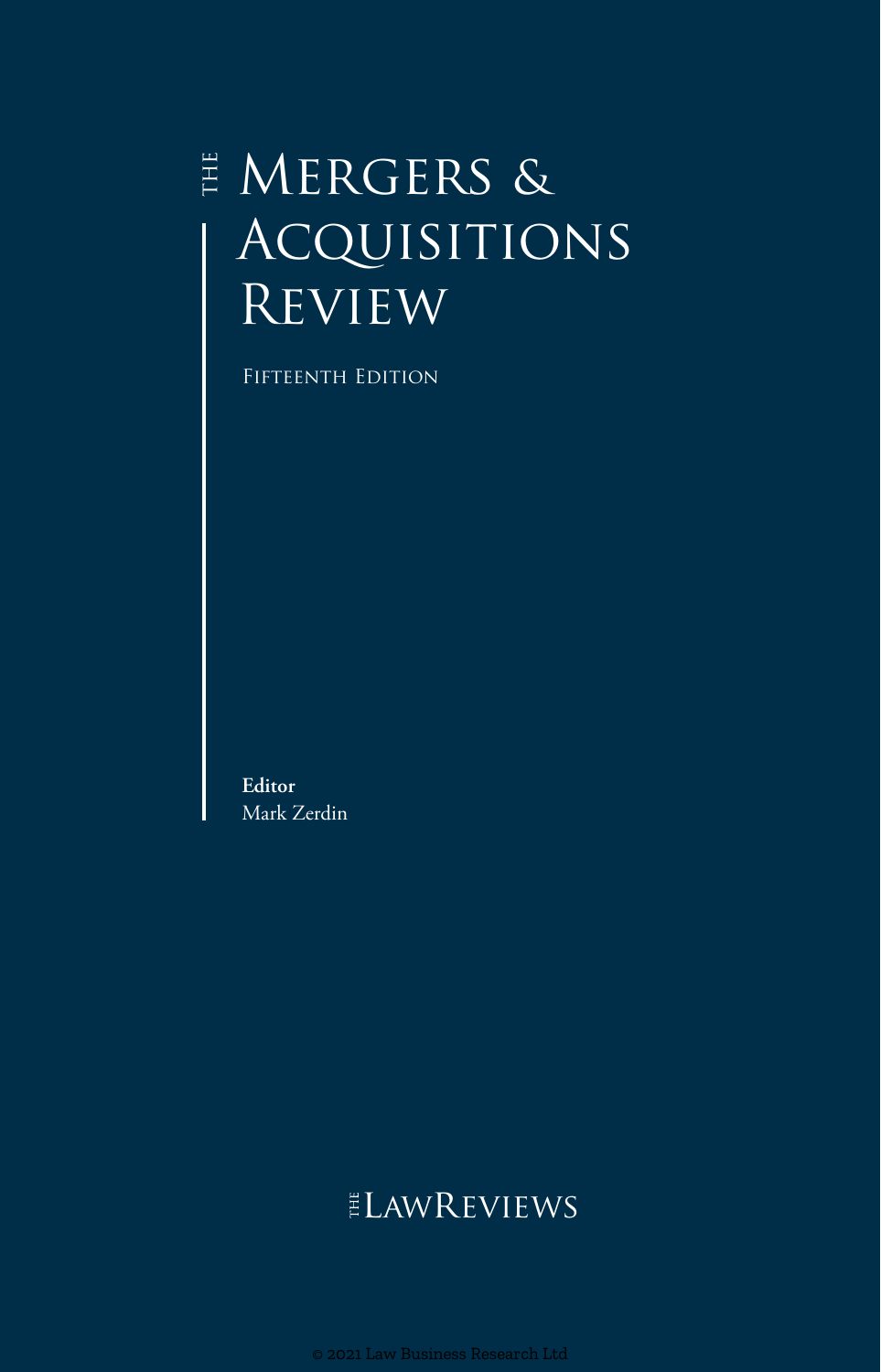# **E MERGERS &** Acquisitions Review

Fifteenth Edition

Reproduced with permission from Law Business Research Ltd This article was first published in December 2021 For further information please contact Nick.Barette@thelawreviews.co.uk

**Editor** Mark Zerdin

## ELAWREVIEWS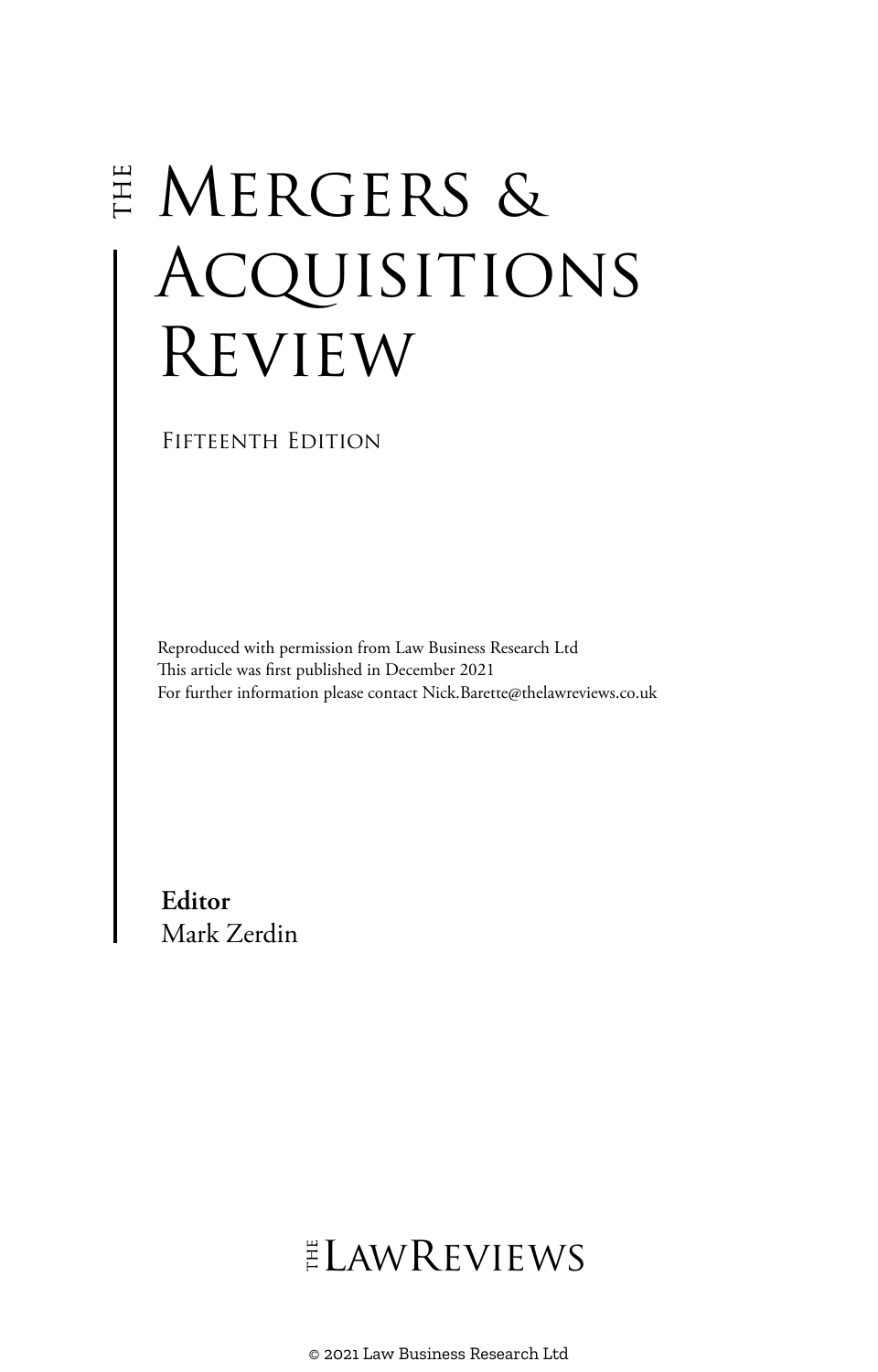### PUBLISHER Clare Bolton

### HEAD OF BUSINESS DEVELOPMENT Nick Barette

TEAM LEADERS Joel Woods, Jack Bagnall

BUSINESS DEVELOPMENT MANAGERS Rebecca Mogridge, Katie Hodgetts, Joey Kwok

> RESEARCH LEAD Kieran Hansen

EDITORIAL COORDINATOR Isabelle Gray

PRODUCTION AND OPERATIONS DIRECTOR Adam Myers

> PRODUCTION EDITOR Louise Robb

### **SUBEDITOR** Nadine Catto

CHIEF EXECUTIVE OFFICER Nick Brailey

Published in the United Kingdom by Law Business Research Ltd, London Meridian House, 34–35 Farringdon Street, London, EC4A 4HL, UK © 2021 Law Business Research Ltd www.TheLawReviews.co.uk

No photocopying: copyright licences do not apply. The information provided in this publication is general and may not apply in a specific situation, nor does it necessarily represent the views of authors' firms or their clients. Legal advice should always be sought before taking any legal action based on the information provided. The publishers accept no responsibility for any acts or omissions contained herein. Although the information provided was accurate as at November 2021, be advised that this is a developing area. Enquiries concerning reproduction should be sent to Law Business Research, at the address above. Enquiries concerning editorial content should be directed to the Publisher – clare.bolton@lbresearch.com

ISBN 978-1-83862-805-5

Printed in Great Britain by Encompass Print Solutions, Derbyshire Tel: 0844 2480 112

© 2021 Law Business Research Ltd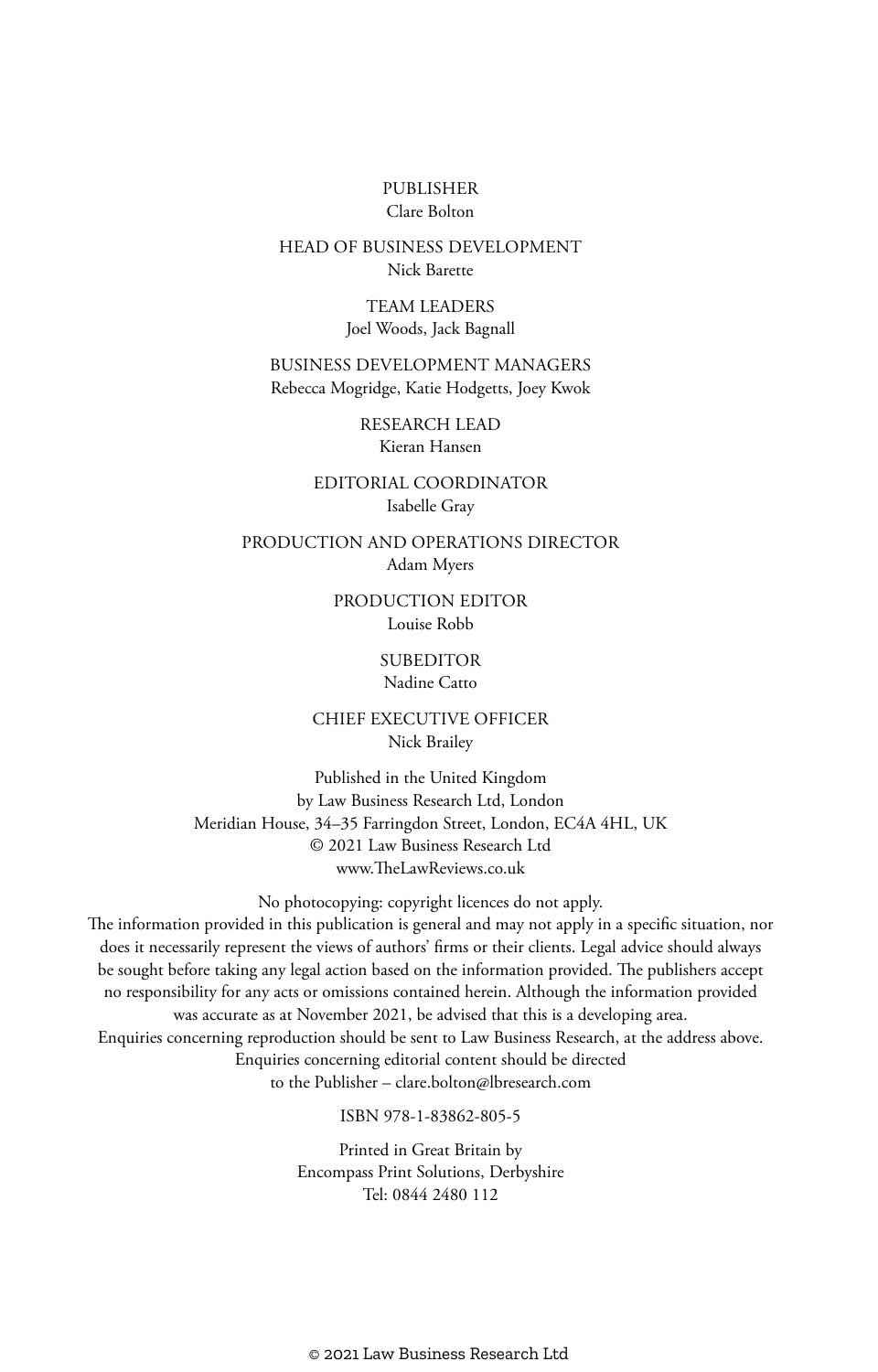## ACKNOWLEDGEMENTS

The publisher acknowledges and thanks the following for their assistance throughout the preparation of this book:

### AABØ-EVENSEN & CO ADVOKATFIRMA

### ACCORD CHAMBERS

ÁELEX

AFRIDI & ANGELL

### AGUILAR CASTILLO LOVE

BAKER MCKENZIE

### BIRD & BIRD ATMD LLP

BREDIN PRAT

### CLEARY GOTTLIEB STEEN & HAMILTON LLP

CMS ROMANIA

DEBEVOISE & PLIMPTON LLP

### DRYLLERAKIS & ASSOCIATES

### HAMMAD & AL-MEHDAR

### HENGELER MUELLER PARTNERSCHAFT VON RECHTSANWÄLTEN MBB

### HEUKING KÜHN LÜER WOJTEK

### HOGAN LOVELLS

### LENZ & STAEHELIN

### MAKES & PARTNERS LAW FIRM

### MAPLES GROUP

### MATOUK BASSIOUNY & HENNAWY

### MCCARTHY TÉTRAULT LLP

### OPPENHEIM LAW FIRM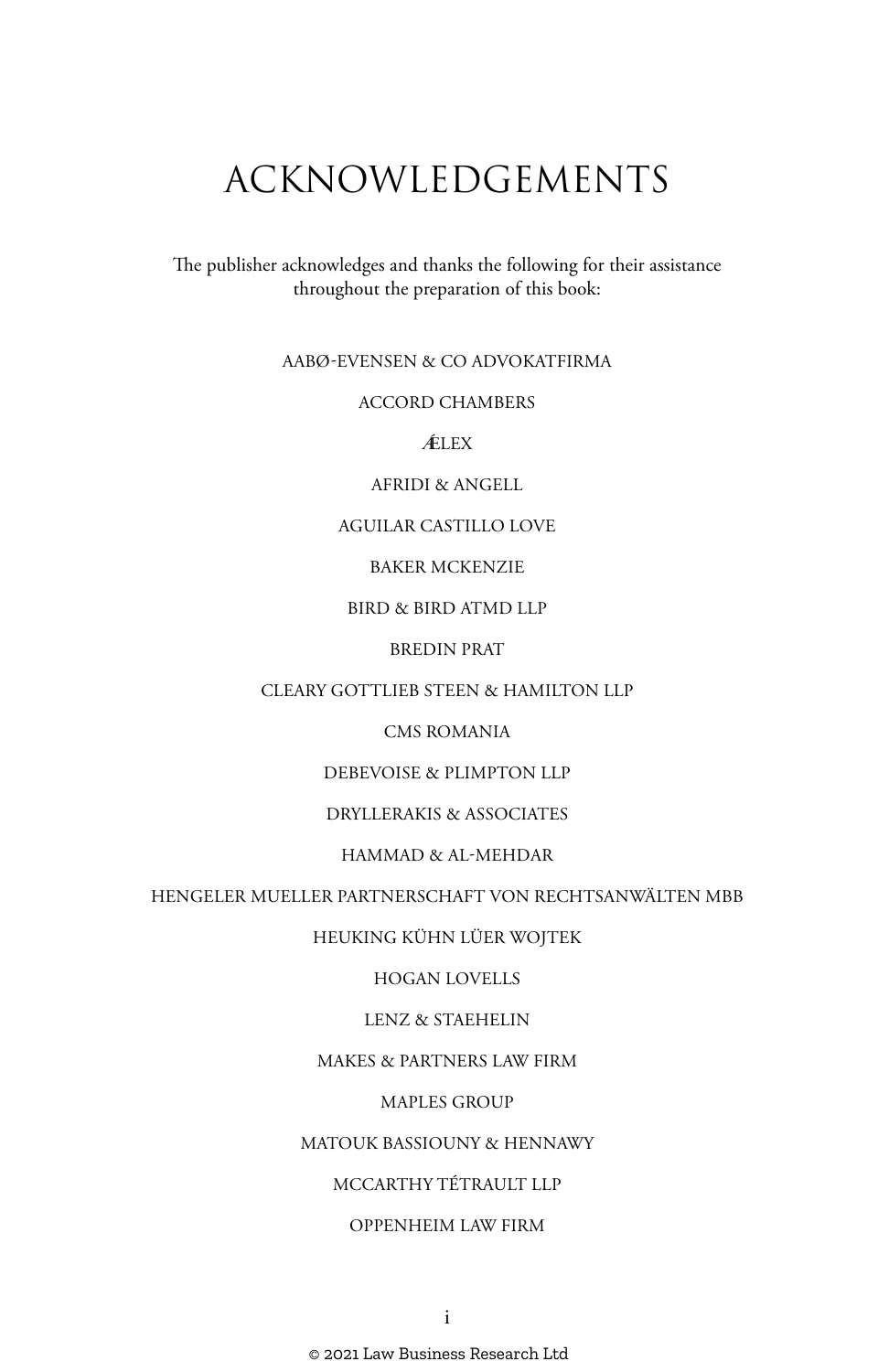PINHEIRO NETO ADVOGADOS SCHINDLER RECHTSANWÄLTE GMBH **SLAUGHTER AND MAY** TMI ASSOCIATES TORRES LAW, PLLC TSVETKOVA BEBOV & PARTNERS URÍA MENÉNDEZ WACHTELL, LIPTON, ROSEN & KATZ WHITE & CASE LLP WINSTON & STRAWN LLP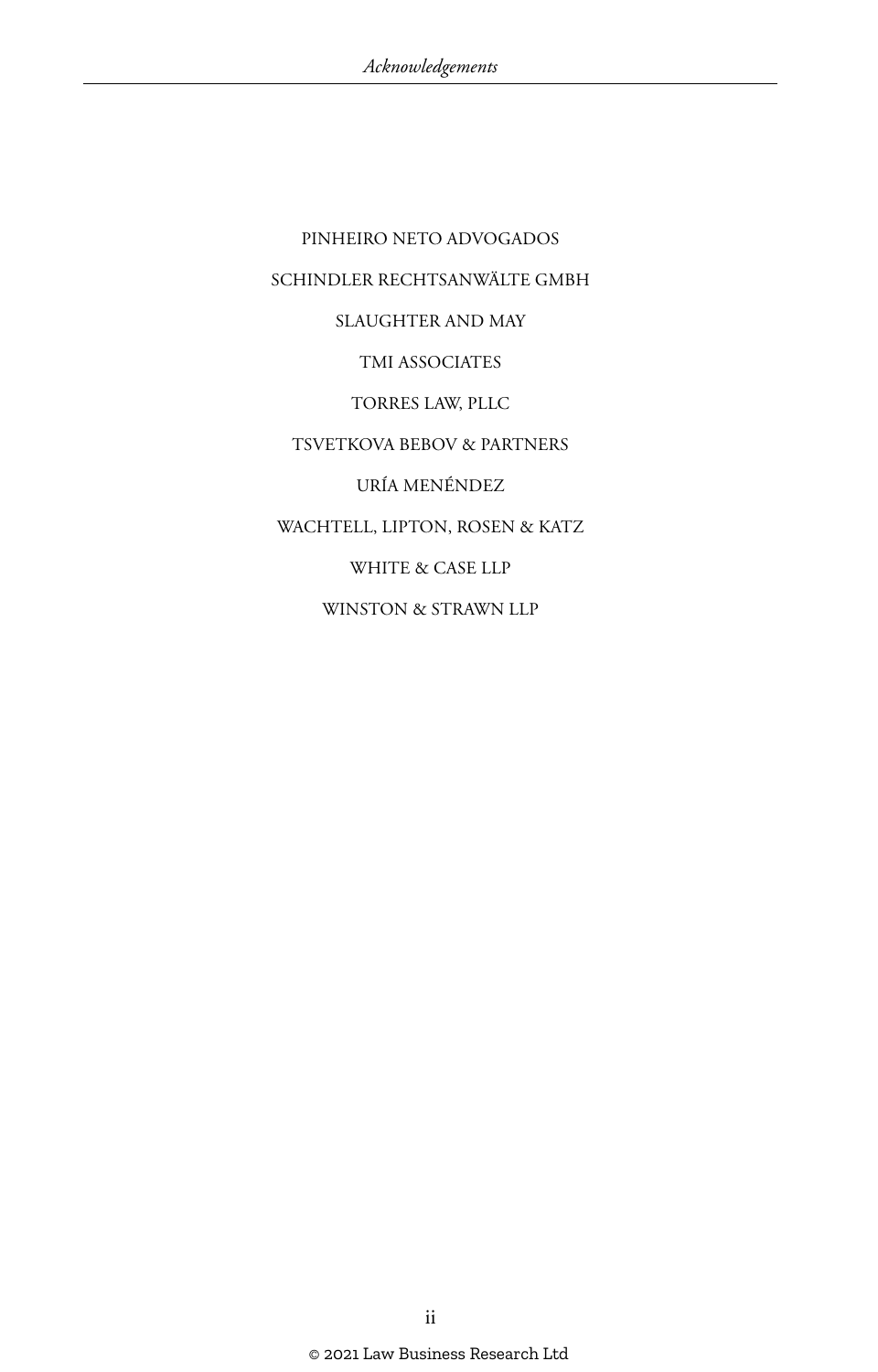# CONTENTS

| Mark Zerdin |                                                                                                              |  |
|-------------|--------------------------------------------------------------------------------------------------------------|--|
| Chapter 1   | Mark Zerdin                                                                                                  |  |
| Chapter 2   | Roger A Cooper, Mark E McDonald and Pascale Bibi                                                             |  |
| Chapter 3   | Olga Torres and Derrick Kyle                                                                                 |  |
| Chapter 4   | REGULATION OF FINANCIAL INSTITUTIONS M&A IN THE UNITED<br>Gregory Lyons, Nicholas Potter and Clare Lascelles |  |
| Chapter 5   | Richie Falek, Neely Agin, Conor Reidy and Johanna Rae Hudgens                                                |  |
| Chapter 6   | Clemens Philipp Schindler and Martin Abram                                                                   |  |
| Chapter 7   | Suhan Khan, Syeda Faiza Hossain and Ahmed Farzad                                                             |  |
| Chapter 8   | Fernando Alves Meira and João Vitor de Araujo Crepaldi                                                       |  |
| Chapter 9   | Nikolay Reboy, Damyan Leshey and Fleonora Mateina                                                            |  |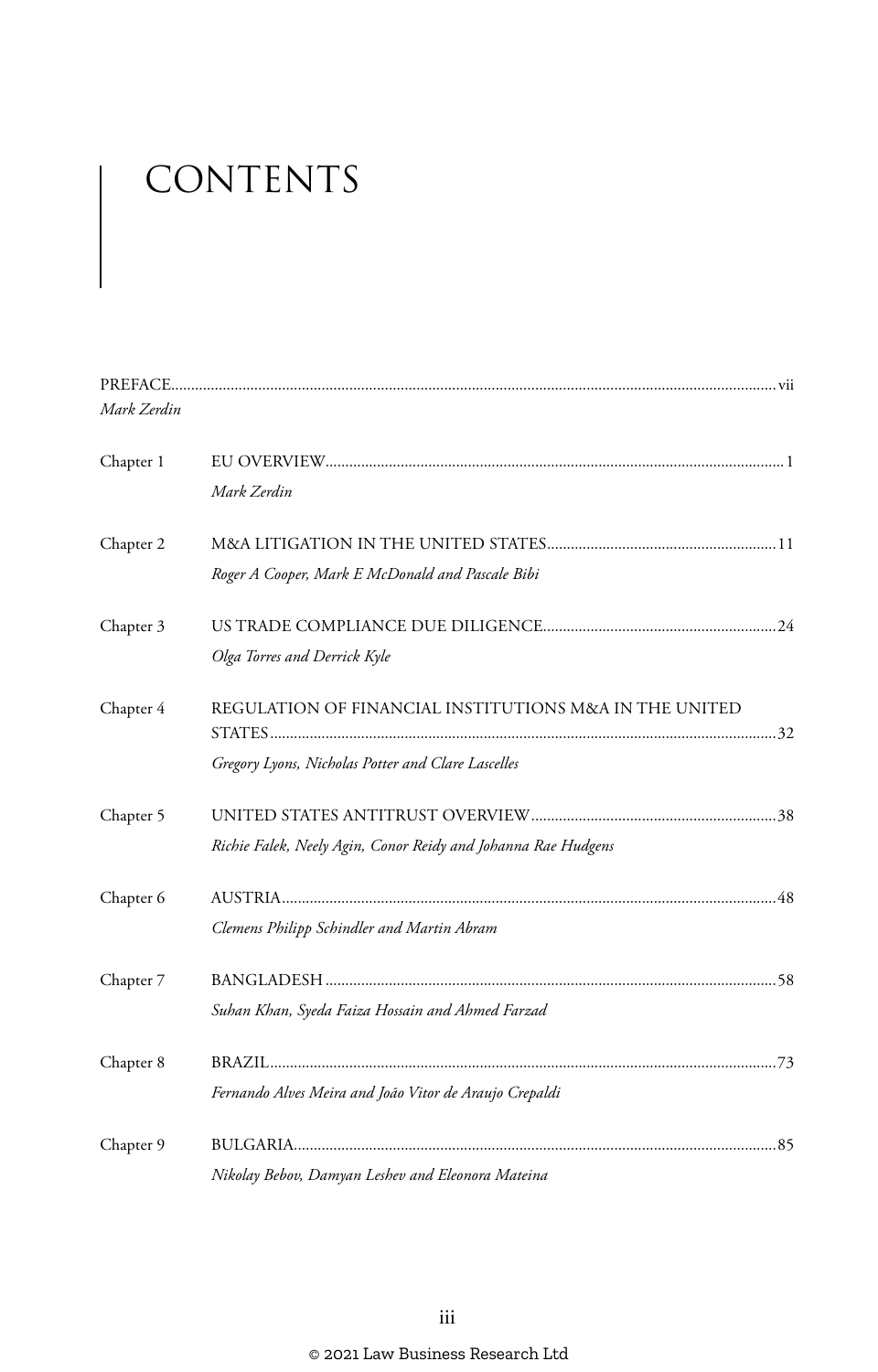| Chapter 10 |                                                                                         |  |
|------------|-----------------------------------------------------------------------------------------|--|
|            | Cameron Belsher, Robert Hansen, Robert Richardson, Debbie Salzberger and<br>Mark McEwan |  |
| Chapter 11 |                                                                                         |  |
|            | Suzanne Correy, Daniel Lee and Maximilian Chung                                         |  |
| Chapter 12 |                                                                                         |  |
|            | Alexandra Montealegre and Maria Camila Pineda                                           |  |
| Chapter 13 |                                                                                         |  |
|            | John Aguilar Quesada and Marco Solano                                                   |  |
| Chapter 14 |                                                                                         |  |
|            | Omar S Bassiouny and Maha El-Meihy                                                      |  |
| Chapter 15 |                                                                                         |  |
|            | Didier Martin                                                                           |  |
| Chapter 16 |                                                                                         |  |
|            | Katharina Hesse and Elisabeth Kreuzer                                                   |  |
| Chapter 17 |                                                                                         |  |
|            | Cleomenis G Yannikas, Vassilis S Constantinidis and John M Papadakis                    |  |
| Chapter 18 |                                                                                         |  |
|            | Jason Webber                                                                            |  |
| Chapter 19 |                                                                                         |  |
|            | József Bulcsú Fenyvesi and Mihály Barcza                                                |  |
| Chapter 20 |                                                                                         |  |
|            | Hans Henning Hoff                                                                       |  |
| Chapter 21 |                                                                                         |  |
|            | Yozua Makes                                                                             |  |
| Chapter 22 |                                                                                         |  |
|            | Masakazu Jwakura, Gyo Toda, Makiko Yamamoto and Junya Horiki                            |  |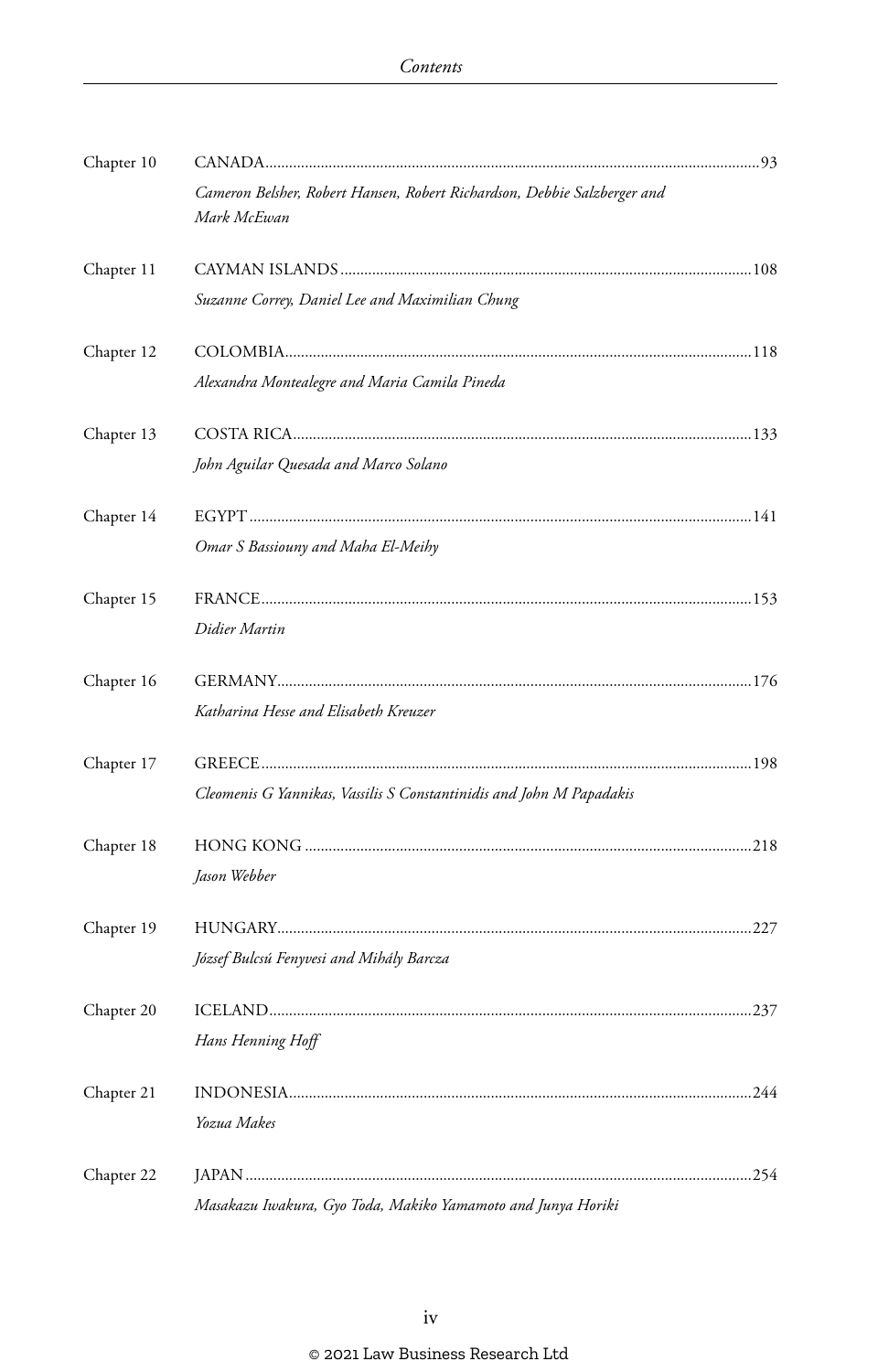| Chapter 23 |                                                           |  |
|------------|-----------------------------------------------------------|--|
|            | Juan Francisco Torres Landa Ruffo and Pablo Corcuera Bain |  |
| Chapter 24 |                                                           |  |
|            | Lawrence Fubara Anga, SAN and Oyeyosola Diya              |  |
| Chapter 25 |                                                           |  |
|            | Ole K Aabø-Evensen                                        |  |
| Chapter 26 |                                                           |  |
|            | Francisco Brito e Abreu and Joana Torres Ereio            |  |
| Chapter 27 |                                                           |  |
|            | Michiel Visser and Charbel Abou Charaf                    |  |
| Chapter 28 |                                                           |  |
|            | Horea Popescu and Claudia Nagy                            |  |
| Chapter 29 |                                                           |  |
|            | Abdulrahman Hammad and Samy Elsheikh                      |  |
| Chapter 30 |                                                           |  |
|            | Sandra Seah, Marcus Chow, Seow Hui Goh and Jolie Giouw    |  |
| Chapter 31 |                                                           |  |
|            | Christian Hoedl and Miguel Bolívar Tejedo                 |  |
| Chapter 32 |                                                           |  |
|            | Andreas Rötheli and Hans-Jakob Diem                       |  |
| Chapter 33 |                                                           |  |
|            | Viacheslav Yakymchuk and Olha Demianiuk                   |  |
| Chapter 34 |                                                           |  |
|            | Danielle Lobo and Abdus Samad                             |  |
| Chapter 35 |                                                           |  |
|            | Mark Zerdin                                               |  |
| Chapter 36 |                                                           |  |
|            | Adam O Emmerich, Mark A Stagliano and Anna M D'Ginto      |  |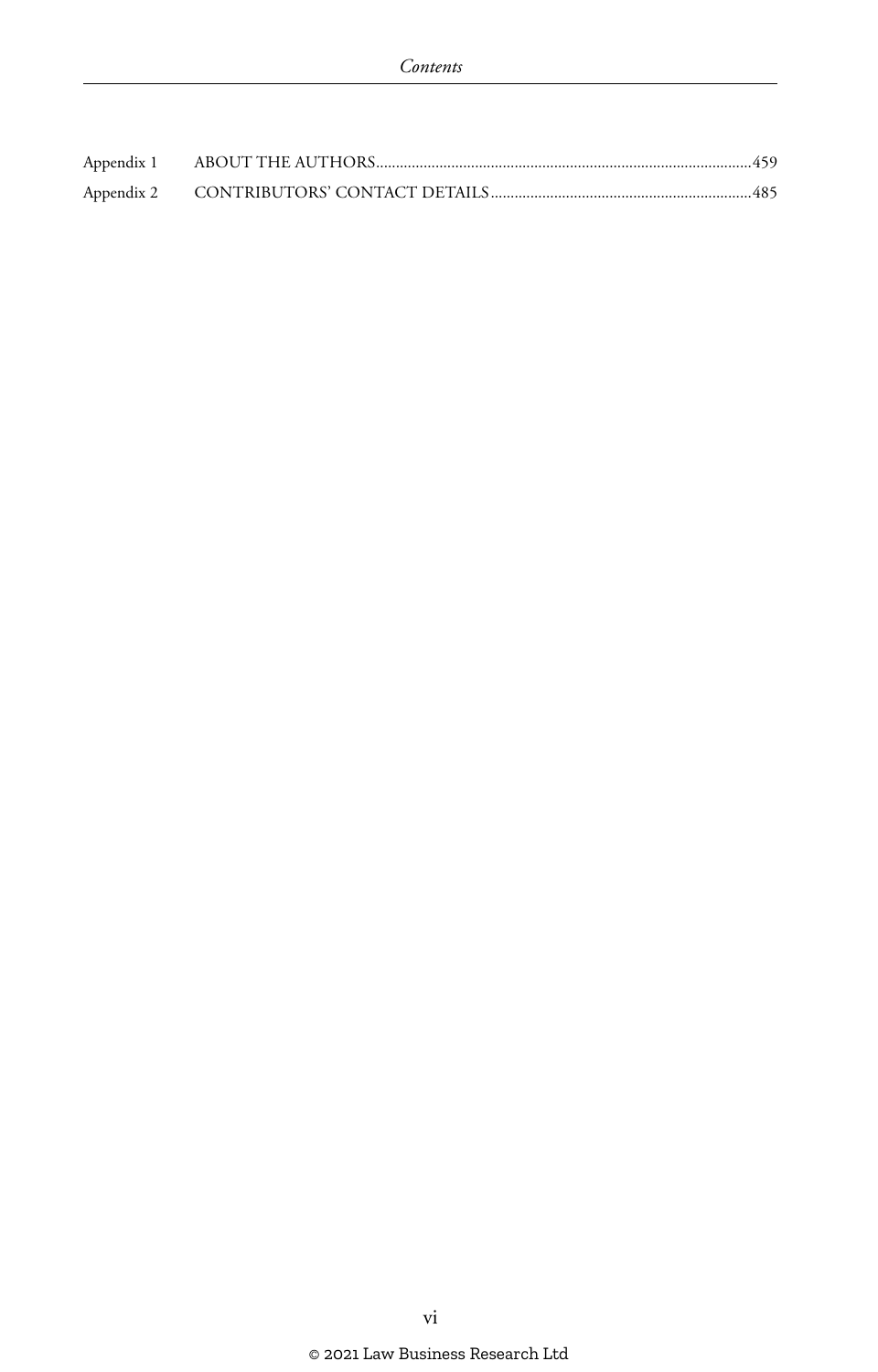## PREFACE

As highlighted by the previous edition of *The Mergers & Acquisitions Review*, the resilience of companies was severely tested in 2020 by the covid-19 pandemic. However, the second half of 2020 saw a rebound in M&A activity, with deal totals 122 per cent higher in value (US\$2.5 trillion) and 5 per cent higher in volume (16,700 deals) compared to the first half of the year.<sup>1</sup>

The figures for the first half of 2021 tell a similar, and equally promising, story – deal value has almost tripled from  $\epsilon$ 849.8 billion in the first half of 2020 to  $\epsilon$ 2.4 trillion in the first half of 2021.2 This strong rebound has taken place in tandem with the broader recovery of the global economy, and the re-surfacing of countries from national lockdowns.

Leading the charge were the North American M&A markets, which saw deal value almost quadruple from  $\epsilon$ 285.6 billion in the first half of 2020 to  $\epsilon$ 1.2 trillion in the first half of 2021.<sup>3</sup> US dealmaking, in particular, has benefited from a substantial injection of capital into the economy by the Biden administration, most notably the US\$1.9 trillion coronavirus relief bill approved by Congress in March, as well as a proliferation in the number of special purpose acquisition companies (SPACs) and the unprecedented levels of funds raised thereby. In the Americas more broadly, the leading sectors for the first quarter of 2021 were technology, media and telecoms (548 deals totalling US\$206.1 billion), industrial and chemicals (300 deals totalling US\$100.8 billion) and financial services (170 deals totalling US\$99.5 billion $\mathcal{L}^4$ 

The buoyancy of M&A activity in North America has meant that Europe's share of global M&A value has decreased from 28 per cent in 2020 to 21 per cent in the first half of 2021.<sup>5</sup> Notwithstanding this proportionate decline, European dealmaking has also enjoyed a prosperous first half of 2021, with volume up 44 per cent and value rising 89 per cent year-on-year.<sup>6</sup> Private equity was particularly active in this period, with private equity firms investing  $£193.2$  billion in buyouts during the first half of 2021, almost equalling the €194.5 billion of buyout activity recorded across the whole of 2020, and exceeding the

<sup>1</sup> Mergermarket, 'Global dealmakers: Cross-border M&A in 2021'.

<sup>2</sup> CMS, 'Road to recovery: European M&A Outlook 2022'.

<sup>3</sup> ibid.

<sup>4</sup> Mergermarket, 'Deal Drivers: Americas Q1 2021'.

<sup>5</sup> CMS, 'Road to recovery: European M&A Outlook 2022'.

<sup>6</sup> ibid.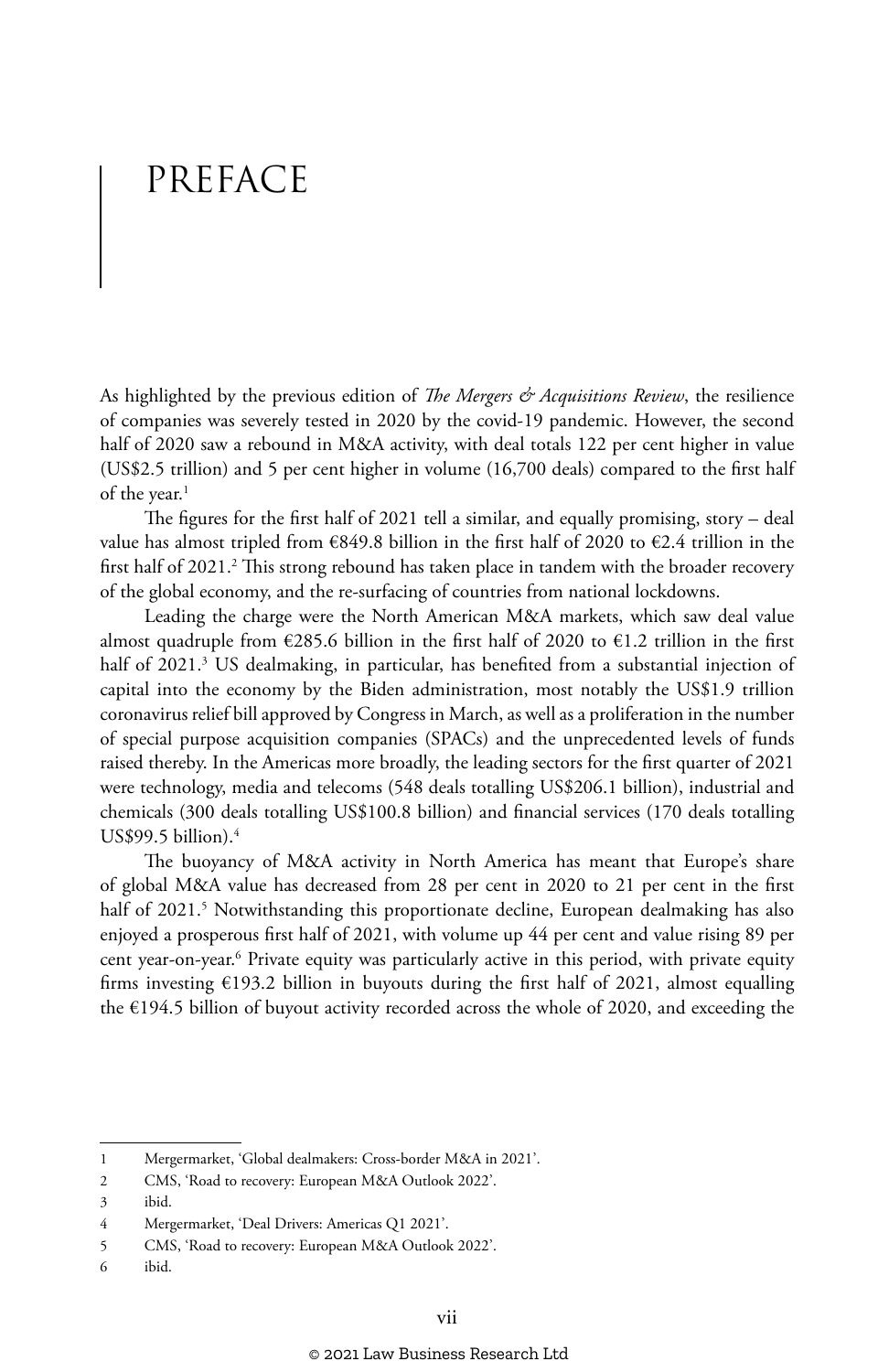€168.8 billion and €174.7 billion recorded in 2019 and 2018, respectively.<sup>7</sup> In the first half of this year, private equity firms substantially reconfigured their portfolios, with 614 exits worth a total of  $\text{\textsterling}101.4$  billion (in excess of pre-pandemic levels) taking place.<sup>8</sup>

Looking forward to the remainder of 2021 and beyond, there is plenty of cause for optimism. The unique challenges posed by the pandemic appear, at least for now, to be behind us, and the restoration of normality (or at least a new normal), in global M&A and in the broader sense, is taking shape.

I would like to thank the contributors for their support in producing the 15th edition of *The Mergers & Acquisitions Review*. I hope the commentary in the following 36 chapters will provide a richer understanding of the shape of the global markets, and the challenges and opportunities facing market participants.

### **Mark Zerdin**

Slaughter and May London November 2021

8 ibid.

<sup>7</sup> Mergermarket, 'Deal Drivers: EMEA HY 2021'.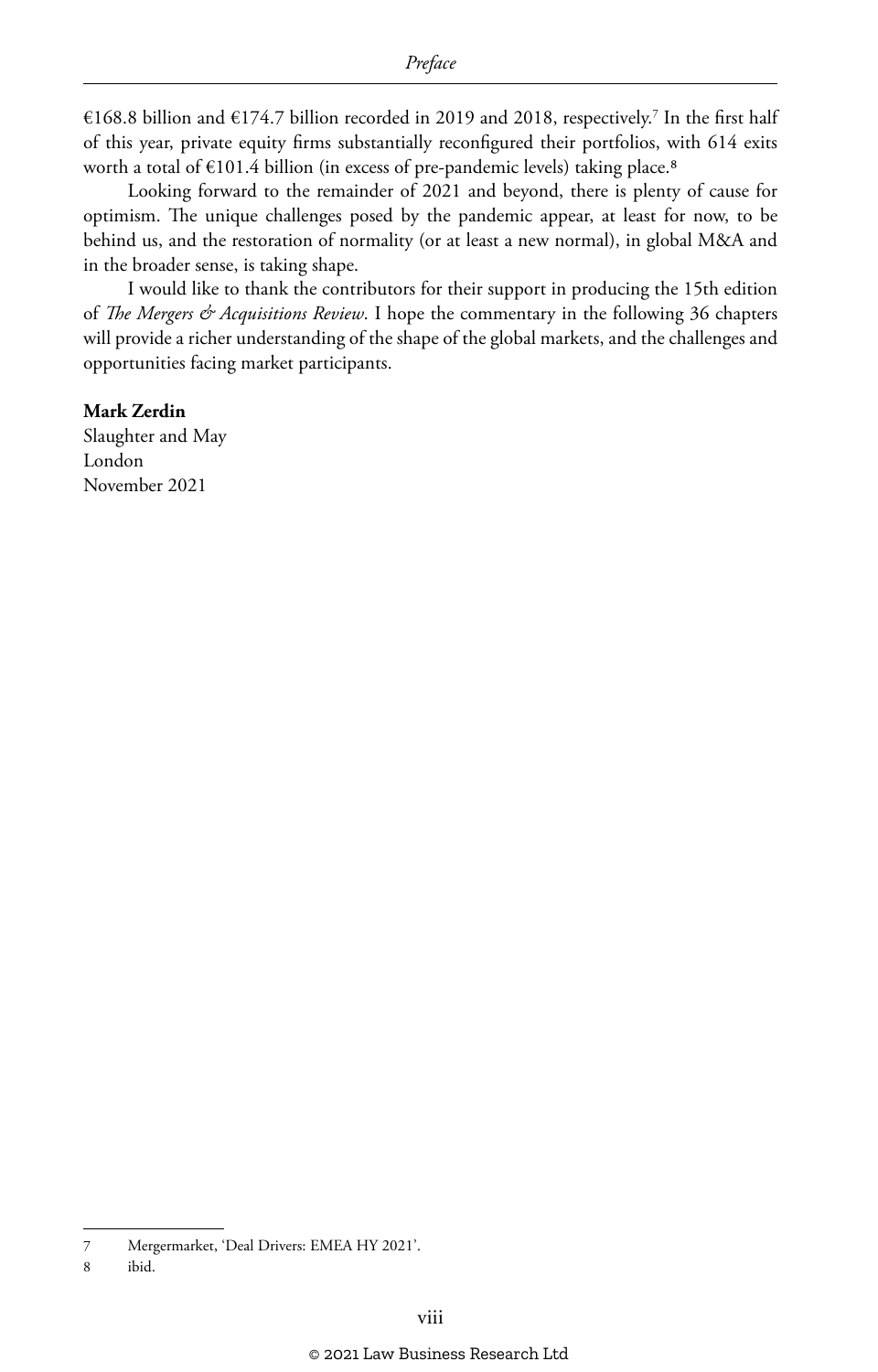### ICELAND

*Hans Henning Hoff* <sup>1</sup>

### **I OVERVIEW OF M&A ACTIVITY**

In 2021, the covid-19 pandemic has affected the Icelandic economy in many areas. However, as Iceland was one of the first countries to launch a coronavirus tracing app and because it created a capable landscape of test centres and infection-tracing teams, Iceland has coped with the pandemic in a remarkable way with very few casualties. However, the pandemic has also shown that Iceland's economy is closely linked to the markets in Europe and North America. Therefore, the tourism sector, which had greatly helped the Icelandic economy after the financial crisis of 2008, has faced difficult times since the outbreak of the pandemic. Even in these difficult times, however, there are already many positive signs.

Íslandsbanki, which has been owned by the Icelandic government since the financial crisis, was publicly listed on 21 June 2021 and the issue of 35 per cent of the overall capital in the bank was oversubscribed nine times by financial investors and individuals. Among the larger shareholders is even a sovereign wealth fund from Abu Dhabi with a shareholding of about 1 per cent. The proceeds from the sale amount to 55 billion kronur. This initial public offering (IPO) was a long awaited step in the Icelandic state's privatisation of their holdings in the Icelandic banks. Currently, only Landsbankinn is still state-owned and it is still being discussed whether the Icelandic state shall now also start to privatise its last large shareholding in a commercial bank.

The new airline Play started operations this spring and the company's successful IPO was on 9 July 2021. The issue was oversubscribed eight times. The other Icelandic airlines are slowly recovering from the restrictions during the pandemic; Icelandair has secured the financing for its new planes and Air Atlanta now operates as a cargo airline only, adding seven Boeing 747 and Airbus A340 aircraft to its existing fleet of nine Boeing 747 freighters.

Despite the pandemic, there has been considerable M&A activity during the past year. In February 2021, funds advised by Goldman Sachs acquired the majority in the software company Advania together with the management and the Danish financial investor VIA Equity. Advania's turnover has grown by 20 per cent per year for the last five years. In August 2021, Advania acquired the majority in the Norwegian information technology company Visolit, which had itself purchased several smaller competitors in the past. The merger is still subject to merger control clearance but is planned to take effect before the end of 2021. After this merger, more than 2,500 employees will work for the combined company.

<sup>1</sup> Hans Henning Hoff is a partner at Heuking Kühn Lüer Wojtek.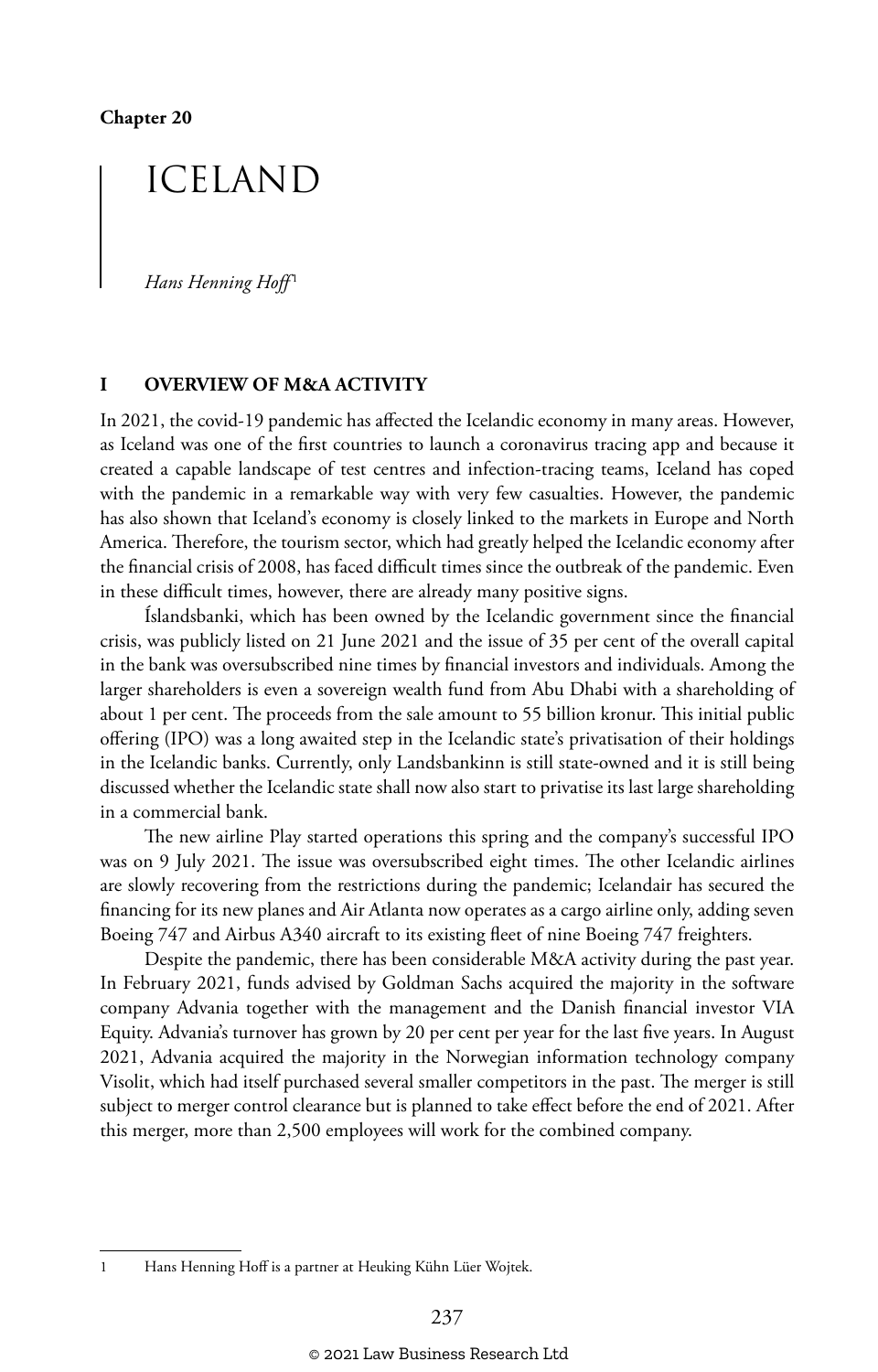Other notable mergers include the takeover of Kvika banki by the shareholders of insurance company TM which was subsequently integrated into Kvika together with the leasing company Lykill fjármögnun, which was purchased in the beginning of 2020.

There was also some public M&A after a successful takeover bid for Skeljungur (Shell Iceland) by the investment company Strengur. Following the takeover, there were plans for a delisting or the change into the First North segment of the stock exchange. The takeover bid was financed by Kvika banki and by the US investment firm Taconic Capital.

There were also transactions regarding stakes in Iceland's iconic Blue Lagoon as two investors sold their shareholdings in the thermal spa to the investment company Stoðir and to an investment vehicle of 14 Icelandic pension funds. In these transactions, the Blue Lagoon was valued at around €400 million.

As in previous years, the publicly listed real estate companies Reginn, Reitir, Eik and Heimavellir have again strengthened their property portfolios.

There is still an ongoing debate regarding the renewal and improvement of the country's infrastructure. Because hydropower and geothermal energy make up the largest portion of the energy market, it has taken some time to set up Iceland's first wind farms; however, there are now a number of projects around the island. Also, several harbours are being extended, and there are promising signs regarding the Finnafjord Port Project in North East Iceland, a joint effort between German port operator Bremenports and several public bodies in Iceland.

Such infrastructure investment could create opportunities for international and domestic investors alike. Several Icelandic pension funds have thus set up an infrastructure investment fund that aims at financing infrastructure projects in public–private partnerships.

### **II GENERAL INTRODUCTION TO THE LEGAL FRAMEWORK FOR M&A**

The Icelandic legal system is similar to the legal systems of other Nordic countries, and is particularly influenced by the legal systems of Denmark and Norway. However, it is also influenced more by case law than its neighbouring Nordic jurisdictions, and thus its legal system is closer to a common law system.

Even though Iceland is currently not aiming for accession to the European Union (EU), it has, together with Norway and Liechtenstein as the other European Free Trade Association (EFTA) states that are also part of the European Economic Area (EEA), adopted much of the EU legislation owing to EEA rules. Finally, the Third Energy Package was adopted in Iceland in 2019 and was subject to very controversial debates.

Agreements regarding domestic deals up to a certain size are conducted mostly in Icelandic and are fairly short. Larger deals (e.g., with international parties or financing) are usually conducted in English, and the documents are more detailed. The expansion of Icelandic investors into Europe and other parts of the world pre-2008, and the financial crisis bringing foreign creditors into close contact with Iceland, have contributed to bringing domestic M&A documents close to international practice.

It is quite common for privately held companies to have a group of shareholders rather than being held entirely by one person. Therefore, negotiations usually include talks with several shareholders even though the more active shareholders lead the discussions, and speak also for those who have only invested in the company but are not involved in its management.

The main sources of corporate law are the Icelandic Limited Act and the Stock Corporation Act. Transferring shares in a company does not require notarisation. Under both Acts, a squeeze-out of the minority shareholders can be requested if one shareholder holds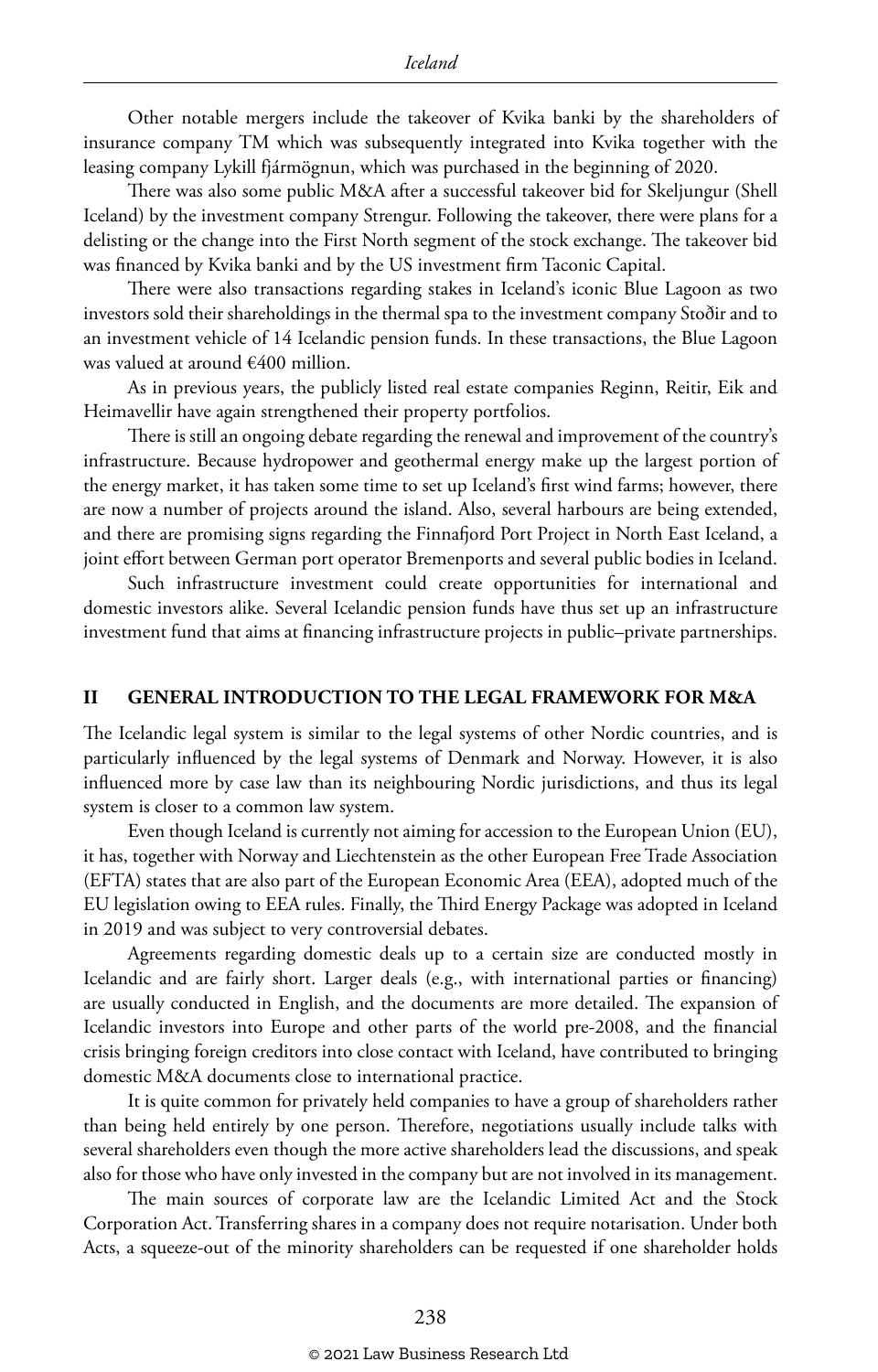more than 90 per cent of the capital and votes in a company. Likewise, a minority shareholder can demand redemption of its shares if a single shareholder holds more than 90 per cent of the capital and votes in a company. The articles of association may contain rules about the redemption of shares and the valuation method; only in a stock corporation must there be a statement about this question in the articles of association even if there is no deviation from statute law. The redemption price offered by the requesting party can be challenged by the other party, and if no agreement is reached, court-appointed experts shall determine the price. By now, the ultimate beneficial owners of a company shall be listed in a database to this end. A person is regarded to be an ultimate beneficial owner if one exercises control over the company or owns at least 25 per cent or the interest, shares or votes in the company.

The main rules for public takeovers are to be found in Chapter 10 of the Act on Securities Transactions. A mandatory offer to the other shareholders shall be made if a shareholder has acquired 30 per cent of the votes in a listed company, either by its own shareholding or by acting in concert with other shareholders. A mandatory offer shall also be made if a shareholder has gained the right to appoint the majority of the board members. A mandatory takeover bid must be made within four weeks after the shareholder knew or should have known that the relevant threshold had been crossed. The offer period ranges from four to 10 weeks. The decision to make a voluntary takeover offer must be announced without undue delay. If a target company faces financial problems, the Icelandic Financial Supervisory Authority can grant an exemption from the duty to make a mandatory offer to a party that wants to save the company from serious financial problems or that wants to take part in the financial restructuring of the company if its board agrees to this. The breakthrough rule has not been implemented in Iceland. While the Financial Supervisory Authority monitors compliance with these rules, the rules of the NASDAQ OMX Iceland stock market regulate the trading of securities in listed companies.

New foreign direct investments may now be again eligible to tax and other benefits pursuant to the act on incentives for initial investments in Iceland.

#### **Strategies to increase transparency and predictability**

While it was previously sometimes difficult to obtain reliable information about the real owner of a company, the Act 82/2019 on the registration of ultimate beneficial owners of companies has increased the accessability of such information. While delayed filing for bankruptcy is still occasionally seen in Iceland, it appears that there are improvements even in this difficult field.

### **III DEVELOPMENTS IN CORPORATE AND TAKEOVER LAW AND THEIR IMPACT**

Owing to the fact that only a handful of companies remained listed on the Icelandic stock exchange during the turbulence following 2008 and the modest size of the market in general, it is unsurprising that there were few changes in the legislation on takeovers in Iceland after the modernised Act on Securities Transactions entered into force in November 2007. Since then, only minor amendments have been made.

The same applies to corporate law. While there were many changes and debates about changes in insolvency law and restructuring, and competition issues in general, there have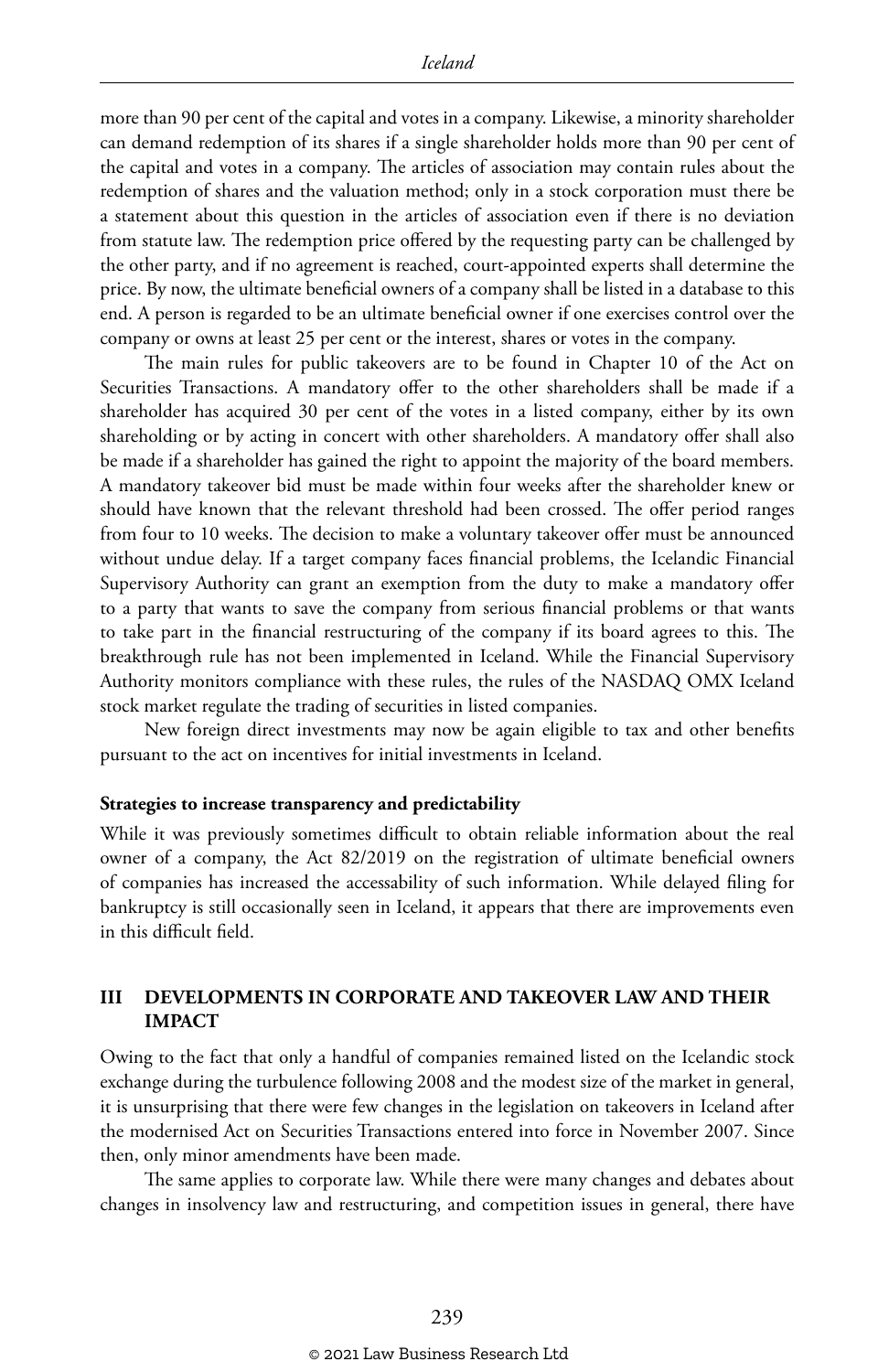been few changes to the corporate law during the past couple of years. However, changes resulting from the Shareholder Rights Directive and other changes in the legislative EU framework have been adopted.

### **IV FOREIGN INVOLVEMENT IN M&A TRANSACTIONS**

In December 2020, Sensa, a subsisiary of Iceland Telecom was divested to Norwegian tech company Crayon for 3.25 billion kronur. Sensa specialises in IT consulting and employs 115 staff.

Also in December 2020, Dutch company Total Specific Solutions acquired all shares in the Icelandic software company dk hugbúnaður for an undisclosed amount.

In early 2021, US-based tech firm Aptos purchased the Icelandic software company LS Retail, which employs 250 staff.

In the beginning of July 2021, the acquisition of payment service provider Valitor by Rapyd, an international fintech and payment service platform, was announced for US\$100 million. The Seller was Arion banki which finally sold this subsidiary that it had acquired in the wake of the financial crisis of 2008.

Also in July 2021, GIC, a Singapore sovereign wealth fund, signed up to become a shareholder in Arctic Green Energy, investing US\$240 million. Even though Artic Green Energy is set up as an international company with many of its geothermal plants located in Asia, it is deeply rooted in the Icelandic tradition of utilising geothermal energy. In December 2020, Arctic Green Energy concluded a US\$200 million funding with JP Morgan as sole placing agent to finance its future projects in Europe and elsewhere.

### **V SIGNIFICANT TRANSACTIONS, KEY TRENDS AND HOT INDUSTRIES**

While Iceland was for decades known only for its seafood and energy-related industry, it now has a lively startup scene, which is intended to fuel the future growth of the Icelandic economy. The hot industries are healthcare, IT and many research-driven ventures, such as Carbon Recycling International, which produces green ethanol from CO2. There are also companies such as bicycle parts producer Lauf forks and furniture maker NORR11.

Even though Iceland has currently no company in the pharmaceutical sector with the size of former generic drug company Actavis, there are a number of younger companies in this field and since this is a fast-evolving industry, there will certainly be some M&A activity in the future.

In the IT and software sector, startup fund Frumtak, run by Icelandic pension funds and banks, has divested an 11.33 per cent share in Controlant to other existing shareholders for an amout close to 2 billion kronur. Controlant develops software solutions with a special focus on pharmaceutical companies.

Marel, Iceland's largest company by market capitalisation, which is also listed in Amsterdam, has announced the purchase of more than 90 per cent of the shares in Valka which, like Marel, also specialises in the development and production of fish processing machinery.

At the same time, more established industries seem to struggle. The silicon plant built by German PCC SE temporarily ceased operations in June 2020 and first resumed its production in one of the two ovens in April 2021. In September 2021 it was announced that the company requires additional funds to be able to continue its business, 18 months after the last financial restructuring of the company. Given the fact that other planned silicon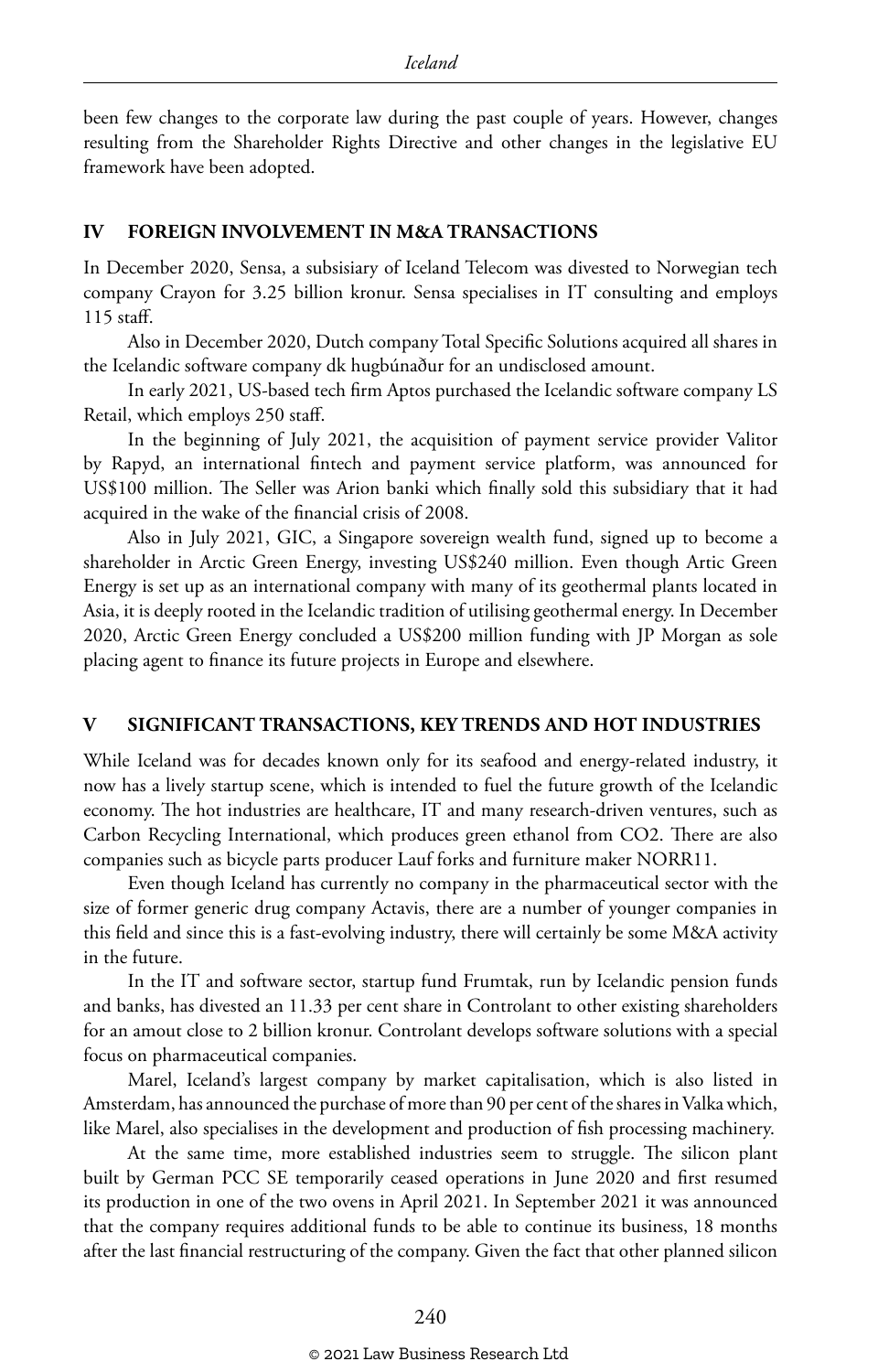plants were never built in Iceland, the power-intensive industry in Iceland seems to face difficult times as power purchase agreements of aluminium smelters have also recently been renegotiated to lower the production costs of aluminium. These market-induced difficulties might also have some influence on the plant owners' future plans in Iceland.

### **VI FINANCING OF M&A: MAIN SOURCES AND DEVELOPMENTS**

The new banks, Landsbankinn (successor to Landsbanki), Arion banki (successor to Kaupthing) and Íslandsbanki (successor to Glitnir), which took over domestic businesses during the banking crisis in 2008, still have very strong market positions and continue their profitable operations. The privatisation in the banking sector will most probably also impact the financing of deals.

Depending on the parties to an M&A deal, the financing varies. Pension funds and institutional investors often pay in cash. Companies either opt for traditional bank financing or also issue bonds. The bond market in Iceland has picked up again, and faster than the stock market, after the 2008 crisis. The financing of growth in the parts of the economy that have been expanding also depends on the type of investment. In the tourism sector, new hotel buildings have mostly been financed domestically, but the investments of foreign entities in energy-intensive industries seem to be financed from abroad to a considerable extent. Iceland is at a crossroads, with its decades-old tradition of linking almost all loan agreements to the consumer price index. However, the relatively new development of loans without an indexation seems to get stronger every year and also the Central Bank of Iceland has recently emphasised the significance of loan agreements that are not indexed. In addition it has, in a seldom-seen manner, imposed rules on maximum loan amount or earnings ratios for individuals.

### **VII EMPLOYMENT LAW**

The Transfers of Undertakings Directive2 was transformed into Icelandic law in 2002. The Icelandic Act on the Legal Position of Employees in the case of a transfer of an undertaking is applicable if a business unit is transferred in such a way that it maintains its characteristics (i.e., the structure of assets that are used in an economic objective regardless of whether it is a main or ancillary part of the operations). If such a transfer occurs, the rights and obligations of the transferor transfer to the purchaser, and the purchaser shall observe the remuneration and work conditions according to the collective labour agreement until it expires under, or is terminated or superseded by, a new collective labour agreement. The same principle applies in the case of a transfer regarding a bankrupt entity, with the exception that rights because of non-performance by the assignor do not transfer in this case.

The transferor and the purchaser shall jointly inform the union workplace representatives (or the employees themselves if there are no representatives) about the date of the transfer, the reasons for the transfer, and the legal, economic and social consequences of the transfer for the employees, and whether any measures are planned regarding the employees. The aforementioned information shall be given well in advance, and if there are plans to take

<sup>2</sup> Directive 2001/23/EC.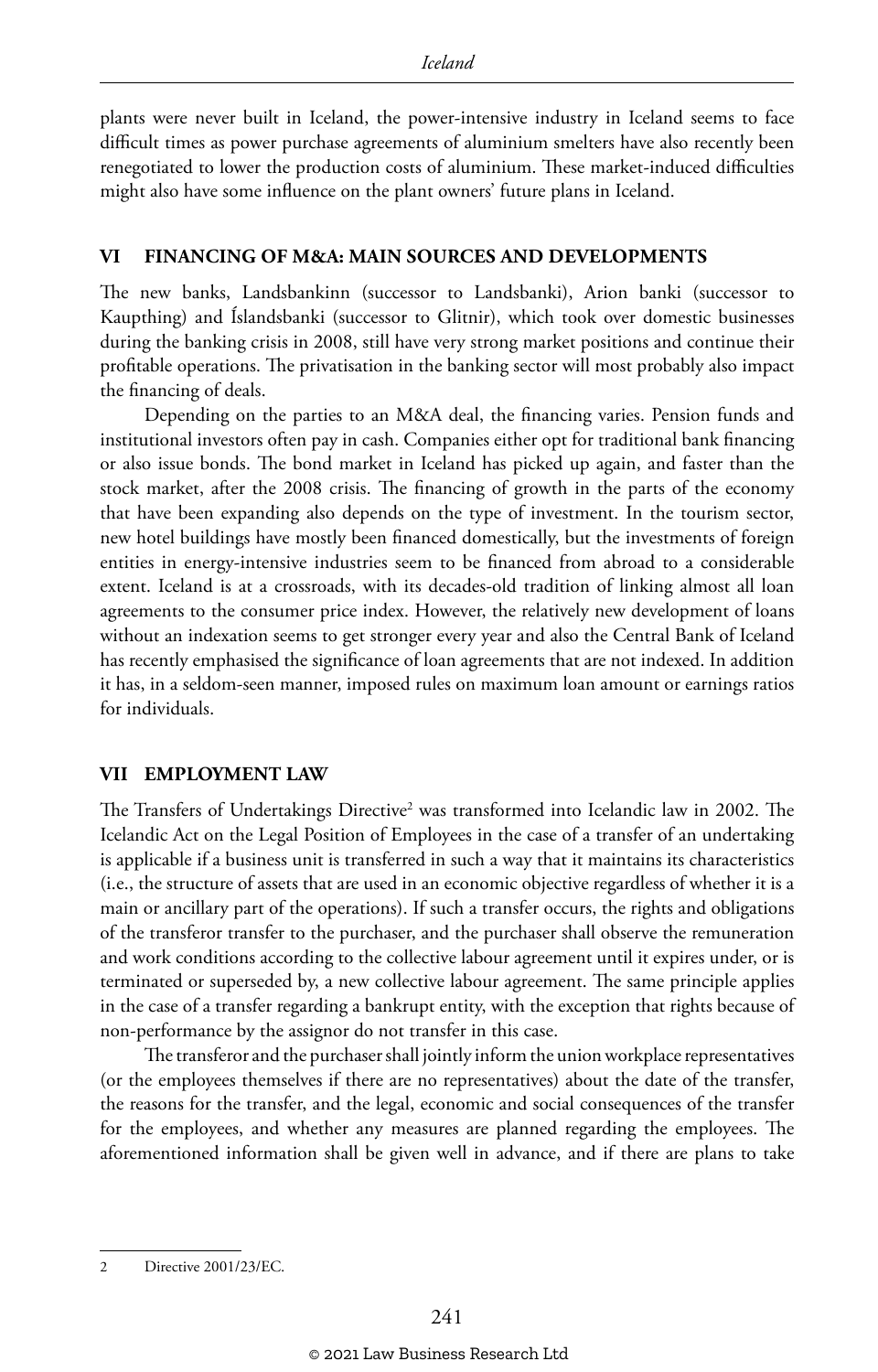measures regarding the employees, the matter shall be discussed with their representatives (or otherwise directly with them) to reach an agreement. Both parties, transferor and transferee, are obligated under these provisions.

The Icelandic Act on Mass Redundancies is applicable if at least 10 employees are made redundant in a company of 21 to 99 employees, if at least 10 per cent of the employees are laid off in a company of 100 to 299 employees, or if at least 30 employees are made redundant in a company with 300 or more employees. With the objective of reaching an agreement, a decision regarding layoffs shall be announced immediately to union workplace representatives or to another representative elected by employees for that purpose. Regarding cooperation, an attempt shall at least be made to avoid mass redundancies, reduce the number of affected employees or mitigate the consequences for them with the assistance of social measures that have, inter alia, the objective of facilitating a transfer to a new job or occupational retraining.

### **VIII TAX LAW**

A corporation is considered to be resident in Iceland if it is registered there, and if it has its real management there or if its home, according to the company's articles, is in Iceland.

Because Iceland is not a Member State of the EU, EU Directive 2009/133/EC on mergers is not applicable in Iceland.

There is the possibility of a tax-exempt merger if the absorbed company is completely absorbed by the absorbing company with all assets and liabilities, and the only consideration is shares in the absorbing company excluding any cash component. Under very strict requirements, a tax-exempt cross-border merger is possible. The main criterion for this is that the acquiring company is resident in the EEA or EFTA regions or in the Faroe Islands.

Foreign individuals and legal entities have to pay a withholding tax on dividends received. The applicable rate is 20 per cent for legal entities and 22 per cent for individuals. If dividends are paid from an Icelandic corporation to a foreign limited liability company in the EU or EEA, the withholding tax can be partly or fully refunded after a tax assessment. If a tax treaty is applicable, the withholding tax rate may also be reduced. Interest payments by an Icelandic company to a non-resident are generally subject to withholding tax. The tax rate is 12 per cent. If the recipient is a legal entity, the tax might be reduced according to a tax treaty to which Iceland is party. If the recipient is an individual, a small tax-exempt amount is applicable. In a Supreme Court judgment of 2012, it was ruled that interest paid on a loan taken in an acquisition company to finance the acquisition of shares in the target company and that was merged together with the acquisition company in the target company is not deductible.

Regarding thin capitalisation of companies, Iceland only has a general anti-avoidance provision that might be applicable. In addition, a regulation regarding transfer pricing was enacted on 1 January 2015. The regulation applies to businesses with more than 1 billion kronur in revenue or assets, and requires the documentation of transactions between related entities.

The tax base generally follows commercial accounts. The tax resident's worldwide income is taxable, with the possibility of deducting expenses made to generate that income. Tax grouping rules allow for a tax consolidation in Iceland, the main prerequisite being a minimum shareholding of 90 per cent in the other companies of the tax group, which must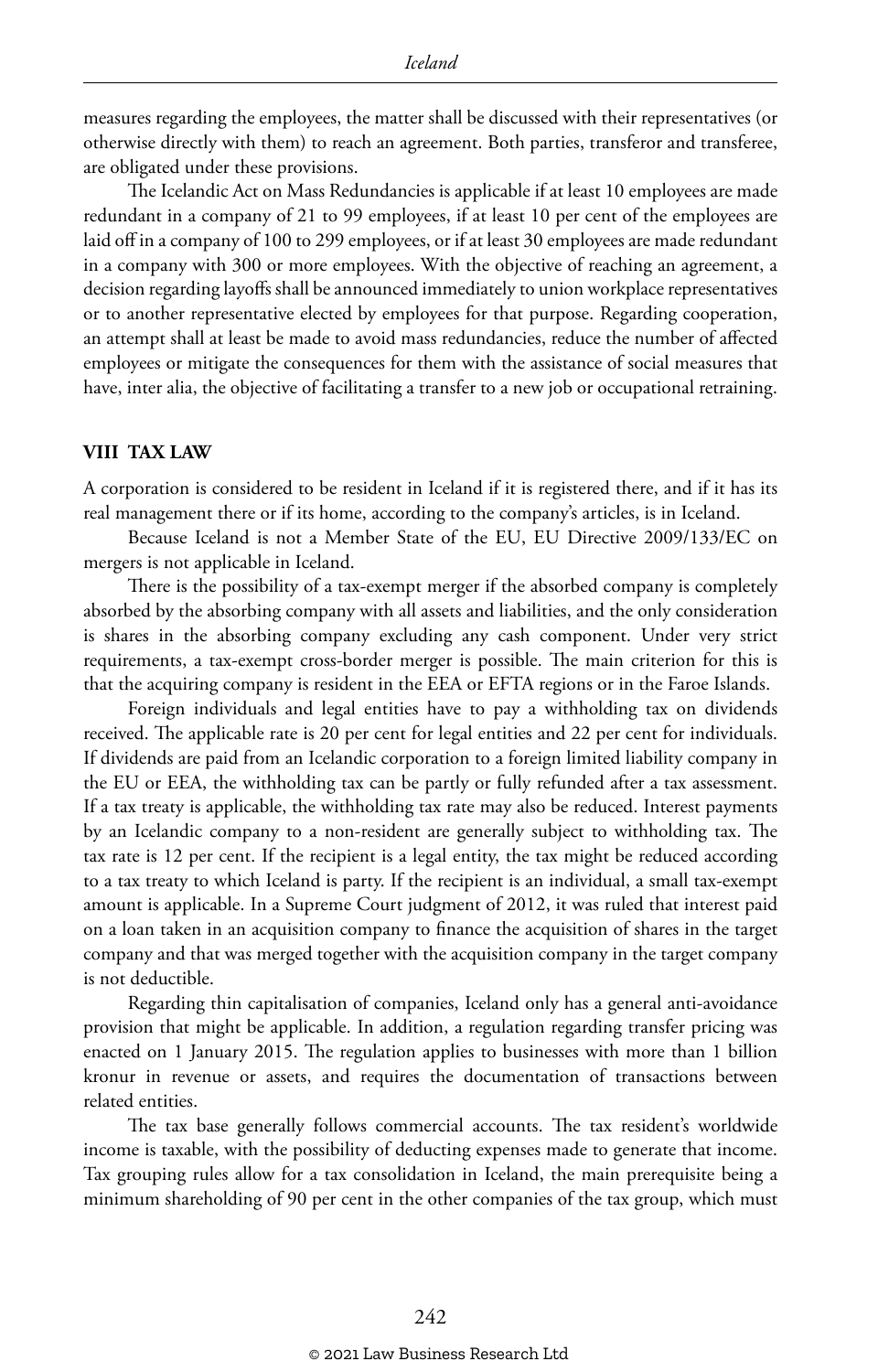all be in Iceland. There is no difference in the taxation of distributed or retained earnings. The new Act on Stamp Duties, which entered into force on 1 January 2014, provides only for the levying of a stamp duty for the transfer of ownership in real estate and in ships.

### **IX COMPETITION LAW**

Merger control proceedings are governed by the Icelandic Competition Act, and a notification of a merger is required if the combined revenues of the merging companies reach 3 billion kronur and if at least two of the merging parties have a revenue in Iceland of at least 300 million kronur. For the determination of the revenue, parent companies and subsidiaries are also relevant if they are directly or indirectly controlled by the merging companies.

If a merger has occurred that does not meet the above requirements for triggering a notification duty, but the relevant combined revenue is 1.5 billion kronur and the Icelandic Competition Authority is of the opinion that the merger may still reduce effective competition, it may order the merging parties to submit a notification of the merger.

The notification of a merger shall be jointly filed by the merging parties after the conclusion of an agreement, the announcement of a public bid or the acquisition of a controlling interest in a company, and before completion of the respective merger. It must not take effect while the Competition Authority is still examining the case. However, upon application, an exemption to this rule may be granted.

Upon receipt of an application, the Competition Authority will notify the parties within 25 working days as to whether it will look further into the case. This notification is a prerequisite to interdict a merger. If a merger is to be interdicted, this must happen within 55 working days from the time of the Competition Authority's announcement that it intends to investigate the matter. If the parties involved propose possible conditions to the merger on the 55th day after filing the notification, the investigation period is automatically prolonged by 15 days. The parties may ask for an extension of the investigation period of up to 20 working days.

### **X OUTLOOK**

Because Iceland has successfully kept infection figures low during the pandemic, more tourists visited Iceland in 2021 than the previous year, on a level, however, well below the last pre-pandemic year 2019. By the end of summer 2021, around 90 per cent of Icelanders were fully vaccinated, which should justify a cautiously optimistic outlook for 2022. Yet, as a result of the close ties with overseas markets, the growth of the Icelandic economy is closely linked to the economic development in Europe and the world in general.

As evidenced by the numer of deals, the general investment climate is still positive. The parliamentary elections held in September 2021 also show that most Icelanders can probably live with another four years of the current government coalition consisting of three parties (Independence Party, Left-Green Movement, Progressive Party).

With a sensible balance between economical questions and social welfare, the overall strategy of the government has created an open investment environment that has attracted a considerable number of foreign financial and strategic investors to invest in Iceland.

Part of this policy is also to pursue long-term projects that should help to keep Iceland in the upcoming years within the group of European countries that are well prepared for the future.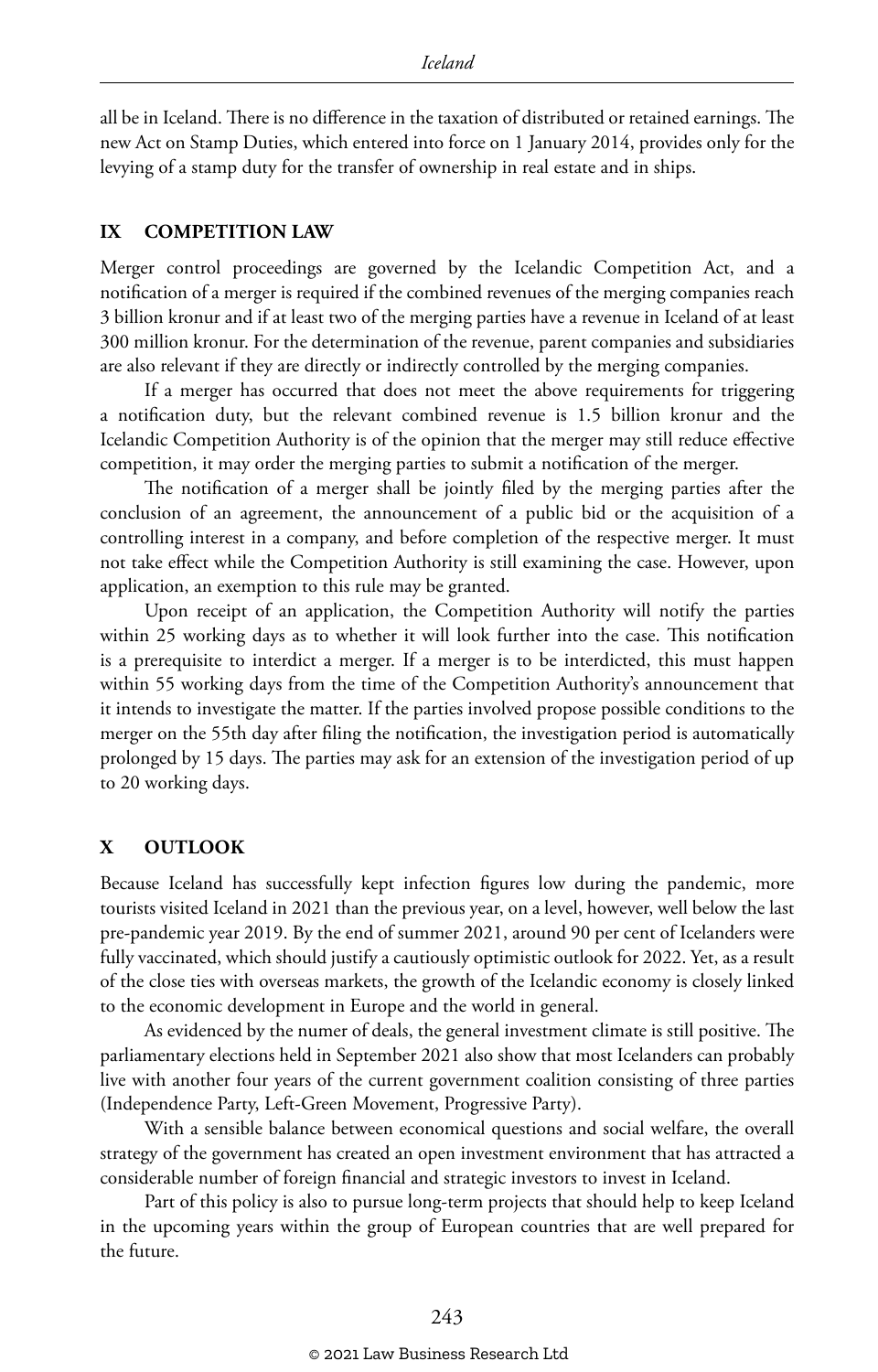## ABOUT THE AUTHORS

### **HANS HENNING HOFF**

### *Heuking Kühn Lüer Wojtek*

Hans Henning Hoff is qualified in both Germany and Iceland. He studied law, Scandinavian languages and history at the universities of Erlangen, Reykjavík and Bonn, and obtained his *Dr jur summa cum laude* from the University of Munich with a thesis on the influence of Roman law on the oldest written Icelandic law.

Hans advises domestic and international corporate clients and financial institutions in Germany and in Iceland. His areas of practice are corporate and commercial law, with a special focus on energy-related projects. Hans also has considerable experience in real estate transactions. Regarding corporate law, he advises his clients with regard to M&A transactions, corporate restructurings and joint ventures on an ongoing basis.

### **HEUKING KÜHN LÜER WOJTEK**

Neuer Wall 63 20354 Hamburg Germany Tel: +49 40 35 52 80 0 Fax: +49 40 35 52 80 80 h.hoff@heuking.de www.heuking.de